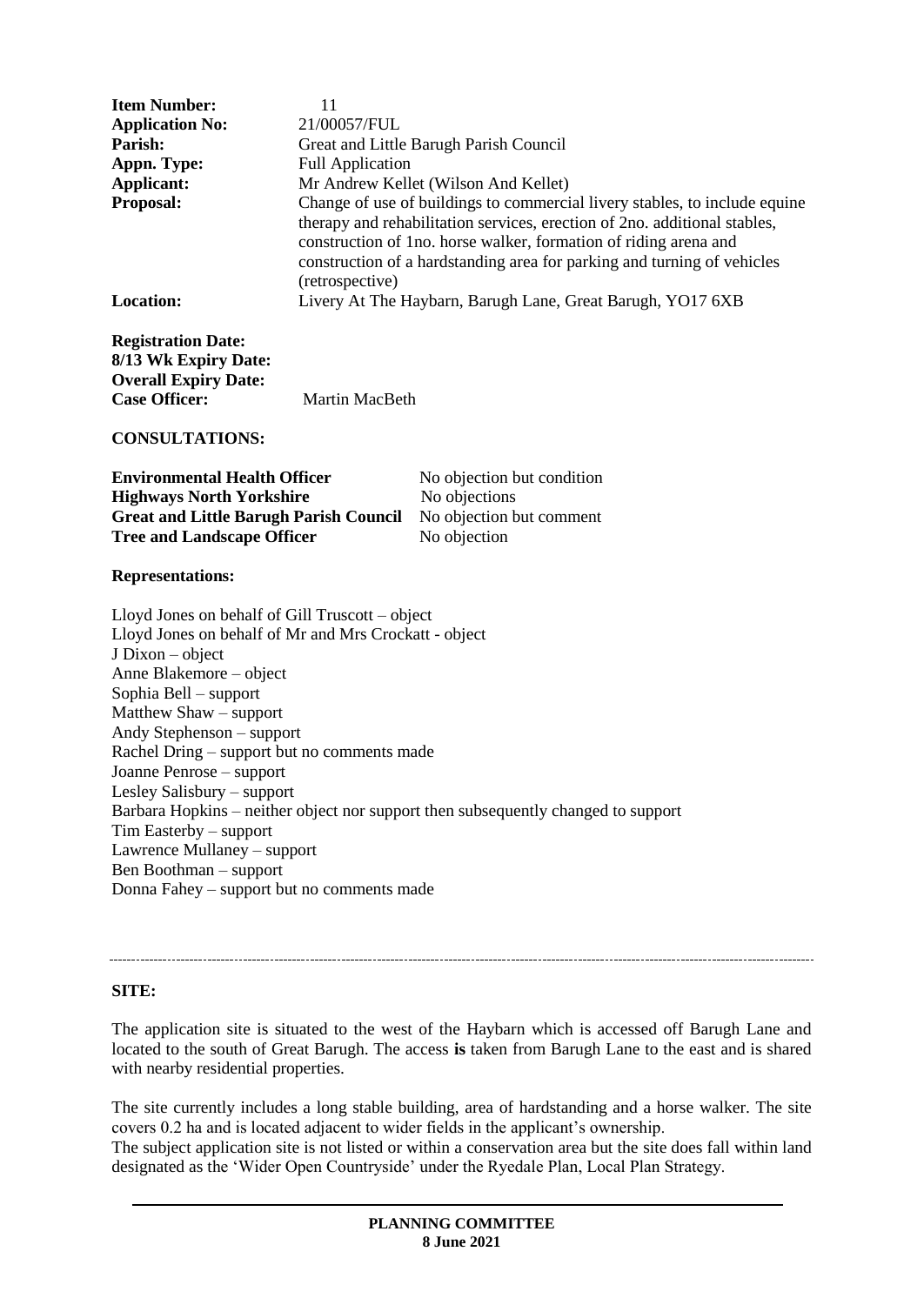## **PROPOSAL:**

This retrospective application seeks approval for change of use of buildings to commercial livery stables, to include equine therapy and rehabilitation services, erection of 2no.additional stables, construction of 1no.horse walker, formation of riding arena and construction of a hardstanding area for parking and turning of vehicles.

The cover letter included as part of the application submission sets out the following:

*"The applicants purchased the site in 2014 and have been operating the stables as a commercial livery enterprise since 6th June 2014.* 

*A number of additions have been made to the site since the applicants purchase, and these include the construction of a horse walker (completed 29/02/2016), and the construction of additional stables (completed 09/11/2015, and the construction of the hardstanding, erection of 2 No. additional stables and the construction of a horse walker.*

*The stable block has a capacity for 7 horses, and the business also currently has two horses on grazing only livery. Livery options are available on the site including DIY, full and part livery."* 

Officers have sought clarification over the existing use of the site from the applicant's agent in order to inform consideration of the application. The agent has confirmed that the buildings at the site include 7 stable boxes, 2 stores and a tack room. In addition, the agent has confirmed that the current tenants who operate and manage the site have an annual lease. They have three horses of their own with three horses at livery and intend to accommodate up to 3 horses at the site for boarding equine therapy. It is proposed to use the tack room for the therapy which includes the use of a solarium and theraplate for joint and muscle therapy. It is understood that one of the couple is a trained veterinary nurse and equine therapist.

With regards to transport at the site, as part of the additional information provided this informs that currently the site generates the tenant's vehicle plus 3 client's cars. It is understood that at present the tenant sees to all horses at the first part of the day with livery clients seeing to their own horses later each day. The supporting information indicates that the boarding therapy will generate 12 vehicular movements per month.

## **HISTORY**:

The planning history at the site includes:

01/00981/FUL - Erection of stables/store. Planning permission granted on 3rd December 2001.

20/01108/FUL - Change of use of part of buildings to incorporate equine therapy and rehabilitation services to existing livery together with formation of new vehicular access and associated track to the premises and erection of 2no. additional stables and resurfacing of a hardstanding area (part retrospective application). Application made invalid following officers site visit which resulted in the submission of the subject application (21/00057/FUL) currently under consideration.

#### **Planning Enforcement History**

20/00117/CU - Change of use of livery stables to equine therapy business and formation of car park. Currently a live enforcement case.

#### **POLICIES:**

Local Plan Strategy -Policy SP1 General Location of Development and Settlement Hierarchy Local Plan Strategy -Policy SP9 The Land-Based and Rural Economy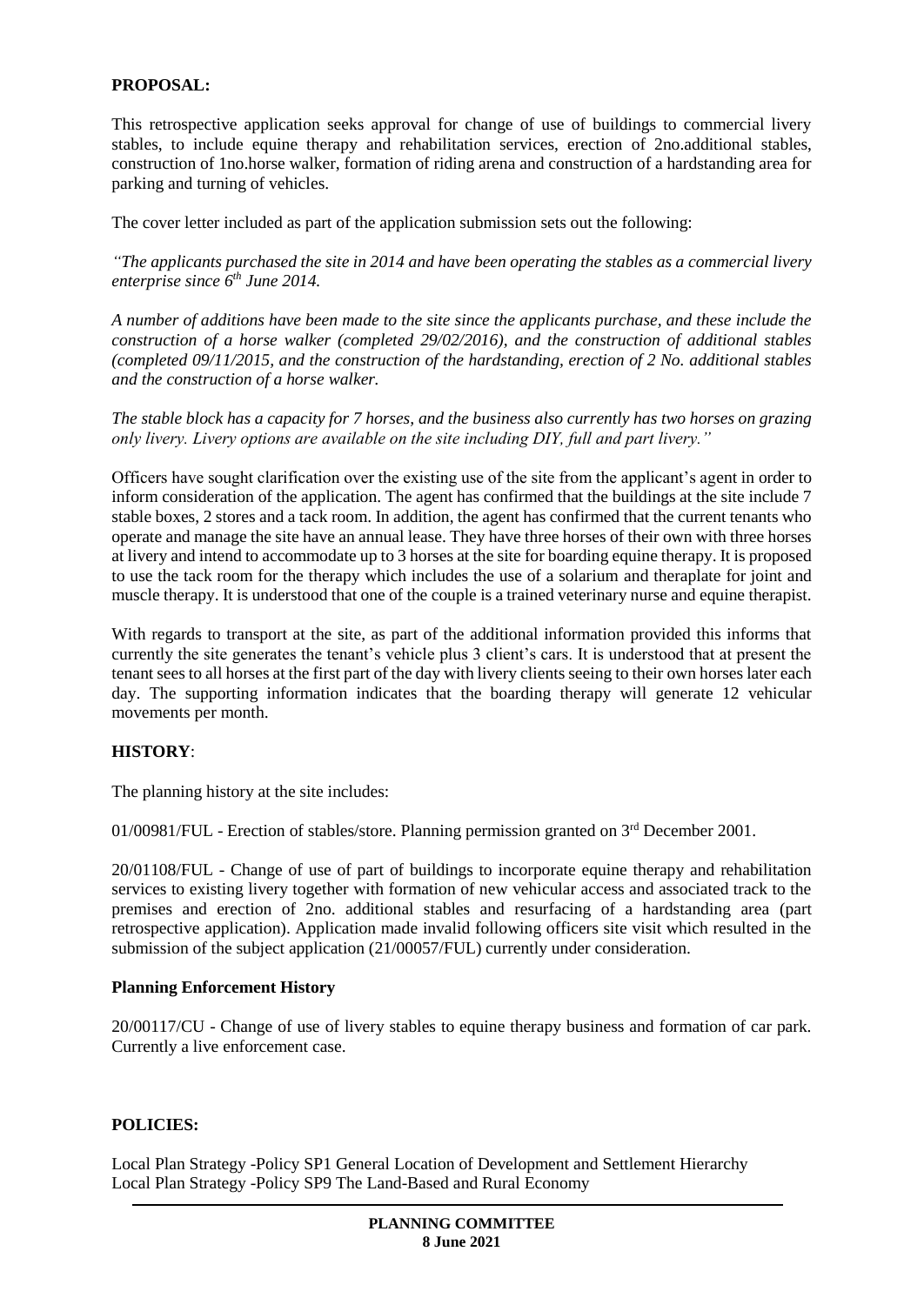Local Plan Strategy - SP13 Landscapes Local Plan Strategy - Policy SP16 Design Local Plan Strategy - Policy SP20 Generic Development Management Issues National Planning Policy Framework National Planning Practice Guidance

## **REPRESENTATIONS:**

Objections have been received from 4 individuals/ groups. A summary of the main points raised by objectors is as outlined below. Members are advised that the letters of objection can be read in full on the public file on the web-site.

## Principle

- Concerned about the unlawful use of the site
- The commercial enterprise is unacceptable in principle
- Contrary to local and national policy
- Does not constitute sustainable development
- No need for or evidence to justify the use in this location has been demonstrated
- Site is too small and constrained to accommodate the development
- Cannot see any justification for a livery yard to be established at this unsuitable location.
- Restricted covenant is on all the properties that no business is to be run from any of the properties

## Neighbouring Amenity and Safety

- The enterprise has led to a loss of privacy to the detriment of my/our/my clients amenity
- Horse riders using the land have a direct view into my clients garden/property
- The enterprise has led to an increase in noise and disturbance to the detriment of my/our/ my clients amenity
- The enterprise has resulted in an increase in odour to the detriment of my/our/my clients amenity
- No management plan detailing how the stables will be cleaned and waste dealt with
- Resulting loss of amenity has infringed my client's rights under article 8 of the Human Rights Act
- Concerned about safety in terms of fire risk
- The uncontrolled development has extended closer and closer to our property over the last  $5 +$ years affecting both privacy and visual amenity of our property with no opportunity to influence this.
- Creation of the car park on  $4<sup>th</sup>$  Nov immediately adjacent to our wildlife garden and in front of the small woodland area totally compromises our privacy in the garden.
- When planning permission was obtained in 2001 for two stables, one tack room and one hay store on this site for private use only (01/00981/FUL) the Planning Department made it very clear that no business use would be permitted, especially in view of the proximity to neighbouring dwellings.
- The nature of the "Therapy" to be provided is not disclosed and is obviously a significant factor in assessing additional potential impact on surrounding properties and environment.
- One of the unlawfully added additions has extended the block to within 0.5 m of the access track thus bringing the development significantly closer to the neighbouring dwelling
- Our driveway blocked on a number of occasions making access in and out difficult
- Concern on safety grounds that since the yard started on 1st October 2020 it has been tripping the electric off on a number of occasions resulting in no heating and hot water.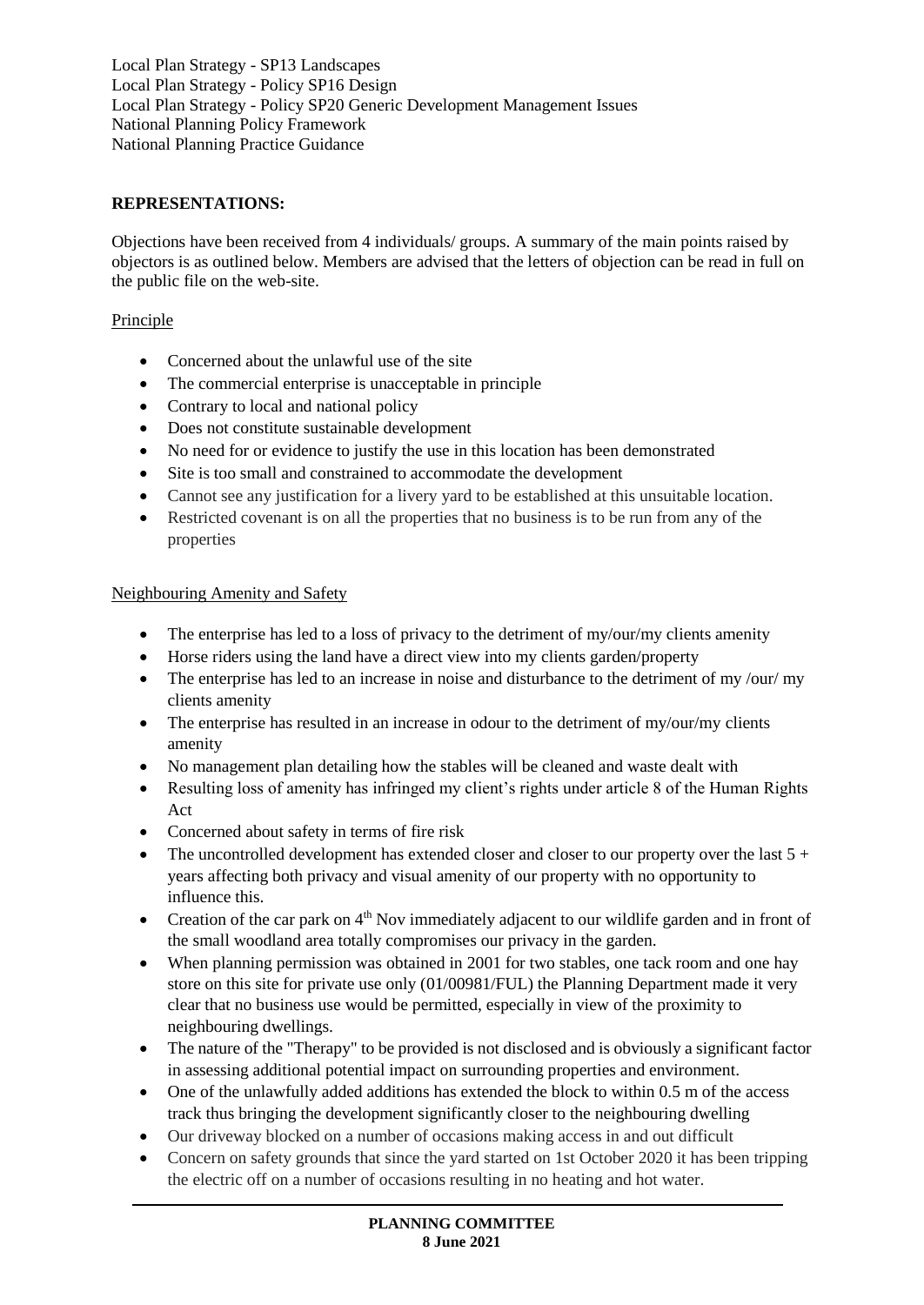- Invasion of privacy concerns raised to neighbouring property
- One of the conditions on the original stables was that it was not to start within 3 meters of the track (which was the case) but is no longer the case as can be seen in photos provided.
- Ryedale District Council considered and highlighted the sites close proximity to neighbouring properties in correspondence relating to the original planning application in 2001. This prior to the sites current business development expansion closer to the access drive and creation of the arena and parking areas.

## Landscape and biodiversity

- Not high quality design. Buildings are utilitarian and of poor quality.
- Prominent from public vantage points
- Appears incongruous in the landscape
- Hopelessly out of place
- Unacceptable detrimental impact and significant harm to the character and appearance of the area
- The development has an adverse impact on the character and appearance of the area
- The development impacts on trees and biodiversity
- No details of how mature trees will be impacted/protected
- No ecological assessment
- The Council must be satisfied that it has the information to ensure that it meets its duties under the NERC Act.
- Impact on habitat and species biodiversity. Several protected species live in, or immediately adjacent to, this field eg extensive badger setts, dormice, toads and tawny owls. The field is part of local barn owl hunting territory. The loss of habitat and intrusion of light and noise would compromise the sustainability of these, and other species.

## Highway Safety

- The development has a severe impact on highway safety
- Has resulted in a significant increase in traffic (one day my client recorded 26 vehicle's passing her property)
- My client has nearly been hit five times
- The land serving the development is a private track
- Barugh Lane is fast moving and the increase in traffic and slow moving horse traffic will result in conflict between users and a significant safety risk to all road users
- Access on the public highway is via a narrow stone track with poor sight lines onto the road which is busy and has a 60mph limit. It is difficult to manoeuvre large horseboxes safely in and out of this junction.
- The road is dangerous to ride on (one of the reasons I moved after several near misses with speeding cars) and the nearest public bridleway is approximately 2 miles away.
- Speed of passing traffic is a cause for concern as well as a safety issue more so when children live at the property.
- Objector when riding their own horse near the double bend near the yard was thrown from their horse by a fast passing tractor.

## Drainage

- There are poor surface water and waste water arrangements
- No details have been provided of the surface water drainage strategy
- The creation of the arena (this was previously an area where sand was laid to deal with drainage problems) has further increased activity and brought it closer to our property.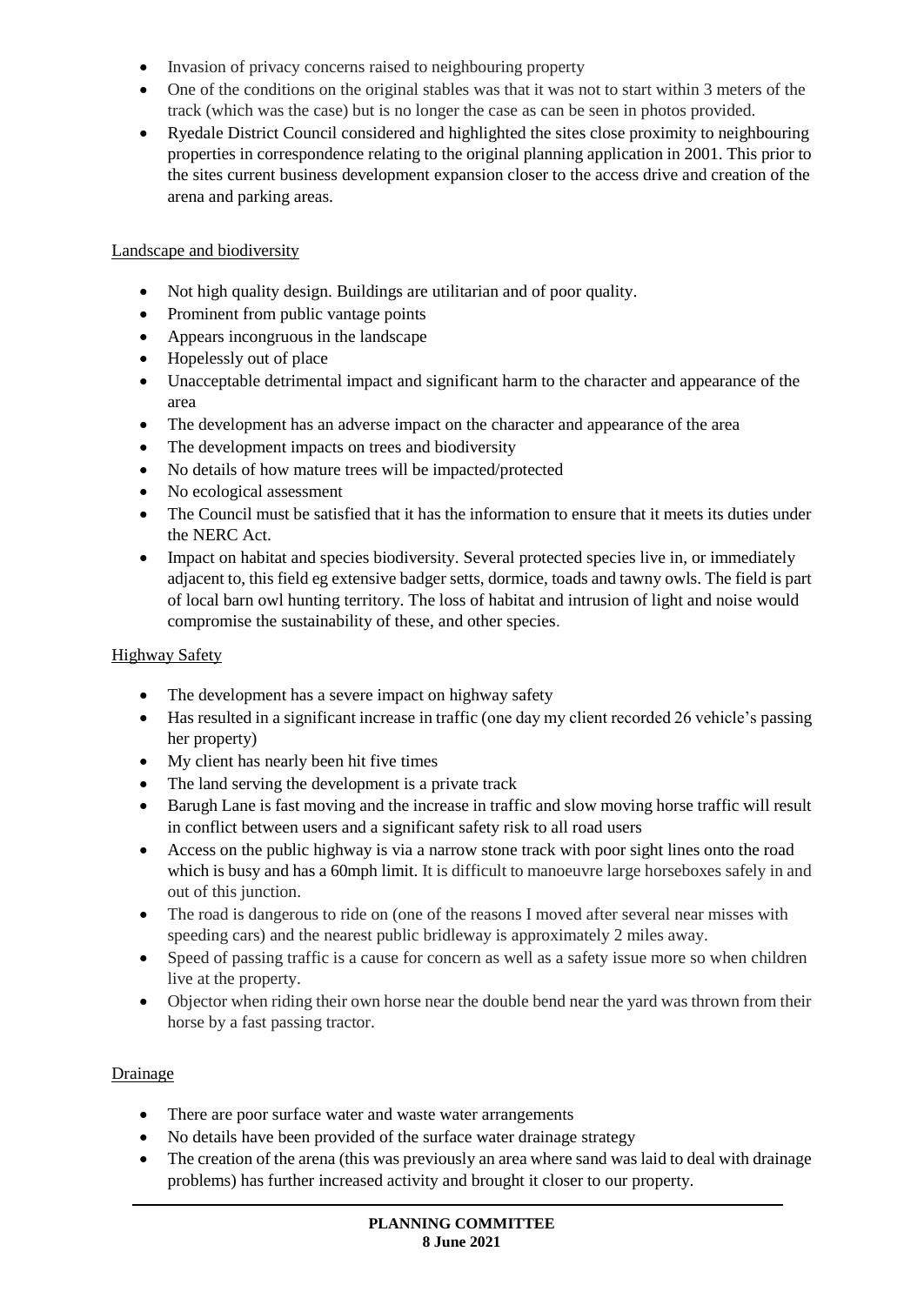- Waste trailer in close proximity to neighbouring property and their wildlife garden and woodland area with the smell varying but is particularly bad when the horses are kept in stables during the day due to the poor drainage in the field.
- No mention about the disposal of the horse urine when the horses are in their stable. The previous owner had drainage fitted to the two stables to dispose of this. No mention of any drainage to the additional stables
- The land floods in the winter from land above the stables and the fields on the other side of the stables drains into this area, therefore during most of the winter months the horses are unable to be let out into the paddocks.

Expressions of support have been received from 11 individuals/groups. A summary of the main points raised in support of the proposal is outlined below. Members are advised that all letters of support can be read in full on the public file on the web-site.

- Don't see a reason why this should not go ahead
- I have previously lived in the locality and find the livery quiet and respectful. Noise and odour were never a problem and I never felt unsafe as result of visiting vehicles
- The track has always been present in the position
- Believe objections to the proposal to be unreasonable and exaggerated
- In keeping with the thriving equestrian sector in the local area
- Does not spoil the scenery
- Part of rural life in Ryedale
- Strongly believe it should be approved on the basis that it will be beneficial to the local economy
- Application is in line with the Local Plan Strategy
- Represents investment in agricultural business
- Diversification of business incomes is a key way of ensuring a sustainable rural economy and should be supported particularly with current uncertainty ( Brexit)
- Potential odour issues: since taking over the yard we have changed all bedding from straw to wood shavings. The use of wood shavings greatly reduces the presence of odour.
- Upon walking down the track to the yard there is no noticeable smell other than the natural aroma one would expect to find in the countryside.
- We feel seeing horses out in the paddocks is a pleasant view and is truly representative of the Ryedale countryside.
- Aim to reduce any excess wastewater on site. Although there is sufficient drainage for rainwater, I would like to note that we try harvest rainwater as much as we can to use when cleaning the horses, I feel this is extremely sustainable and how we intend to run the yard.
- Keeping in line with sustainability field paddocks will be harrowed to incorporate any manure in fields to help reduce the amount of inorganic fertilisers used on the land.
- Stable muck is emptied into a designated trailer that is emptied regularly and taken back to the landowner's farm. This is then spread putting organic goodness into the land and therefore again reducing the amount of manufactured fertiliser being applied to the fields. This is a huge benefit to the environment.
- The service provided will help sustain employment and income within the local economy.
- We need yards like this in place so we are happy knowing that ex racehorses are in safe hands once they reach retirement.
- Traffic would be minimal on the lane, doesn't affect the properties on the lane to the yard as the properties all have their own parking within their own boundary
- It would be a good service for the local racing community
- The location of the livery is perfectly suited to serve the needs of the local area
- All the stables are a good size.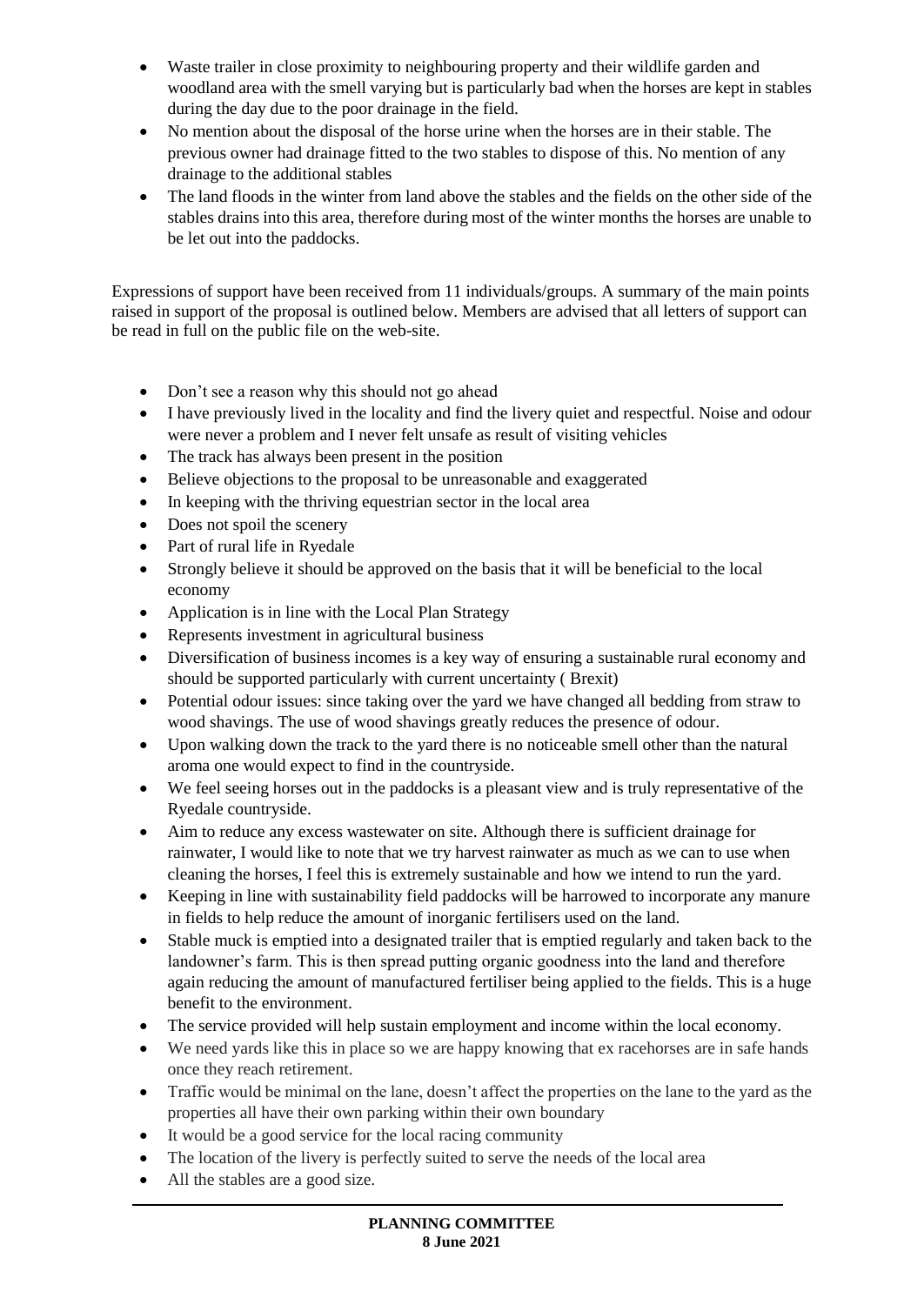- It will contribute to the local rural community by encouraging and enabling young people to work in that community and diversifying to promote future projects
- Will also create other rural jobs such as providing work for farriers and vets
- The National Planning Policy Framework makes it clear that planning should support economic growth in rural areas by taking a positive approach to sustainable new development and that plans should promote the development and diversification of agriculture (paragraph 28).

During the consultation period and beyond there has been on-going rebutting of points raised between the parties. All of the material planning considerations raised as part of the subject application are fully considered below in the appraisal section of this report.

# Parish Council Response –  $24<sup>th</sup>$  February 2021

The Parish Council raised the following summarised responses, but this can be reviewed in full in the appendices. The Parish Council had a site meeting with the applicant and neighbouring residents independently on  $7<sup>th</sup>$  February 2021 with subsequent Parish Council meeting on  $15<sup>th</sup>$  February 2021.

*"There are a number of areas that residents have raised concerns about and these include:-"*

- Privacy, particularly pertaining to vehicles parking on the new hardstanding adjacent to The Granary garden.
- Outlook, vehicle parking and position of muck trailer.
- Access and maintenance of access.
- Speed of traffic entering the site.
- Questions over road safety on joining the C20.
- Noise from traffic entering and leaving the site.
- Possible further expansion.
- The number of horses at the livery yard.
- The retrospective nature of the application.
- The equine rehab business, hours of business, potential extra traffic and visitors for this.
- That water and electricity are supplied from the Haybarn, owned by Mr Kellet and that the electricity supply in particular has caused problems to the tenant of The Haybarn. "*It was suggested to the tenant that this matter be raised with the applicant and letting agent."*
- Fire precautions at the stables are inadequate and that there is a risk to their trees.
- The expansion of the stables may be causing damage to the roots of their trees.
- The original consent for the roadway owned by Mr Kellett was granted on the basis that it would not be used for business access.
- Concerns expressed about whether drainage is adequate.

The Parish Council put these concerns to Mr Kellett who responded as follows:

- Privacy, Mr Kellett is willing for parking to be away from The Granary garden, there is space adjacent to The Haybarn property which he owns or vehicles can park further over in the stoned sheep handling/additional parking area. He is willing to provide screening by way of fence, hedge if required.
- Outlook, as well as vehicles there is the muck trailer which is fully visible from The Granary. Mr Kellett has offered to screen the area with either Yorkshire boarding or planting trees or a hedge. Re-siting the trailer would be considered but it does need to be on hard standing and accessible by a road for emptying.
- Access/maintenance of access. The access road is a shared road owned by Mr Kellett with neighbouring properties having rights of way. Mr Kellett maintains the access as he uses it the most for access to fields for harvesting, livestock etc that he also farms further down from the site in question. Mrs Crockett, a neighbour at The Granary has raised concerns regarding a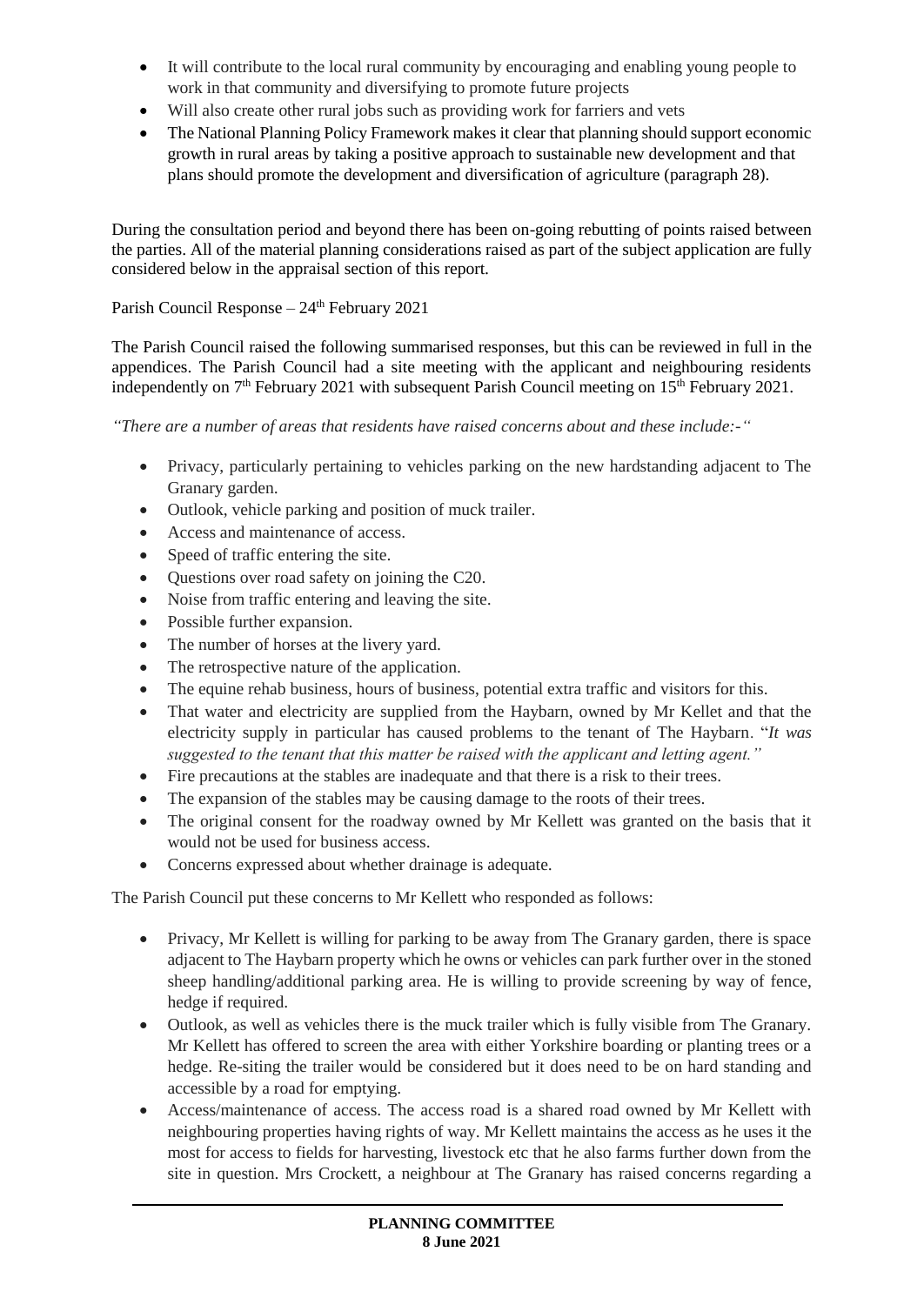covenant in her property's deeds regarding a liability for a contribution towards maintenance of the road. Mr Kellett confirmed that he has not asked for a contribution towards road maintenance. On the 16th February 2021 Cllr Garrett received an email from Mr Kellett clarifying the wording on their title deeds as follows:- "thereof a right of way over the access track on the plan for agricultural, equestrian and maintenance purposes only subject to the user thereof paying towards the cost and maintenance and repair of the access track according to user ".

- Speed of traffic, Mr Kellett indicated he would be willing to put in some small speed bumps.
- Expansion, Mr Kellett does have future plans to increase the fenced exercise area. Flood lights were mentioned at the Parish Council meeting but were deemed cost prohibitive by Mr Kellett. Any future plans for expansion would be subject to a planning application in the future.
- Number of horses, Mr Kellett would be willing to limit the number of horses to 7 on the livery site and land. Concern was raised in relation to noise, vehicle movements and disturbance.
- Equine Rehab, Mr Kellett said he would be willing to have restrictions on business hours from 7am to 7pm, with obvious exceptions for welfare issues. The nature of the business requires horses to be on site for a few weeks at a time so he suggested that there should not be an increase in traffic. Other treatments are done from the existing mobile business. Mr Kellett also confirmed that he would accept DIY livery business hours of 7am to 7pm.
- The Parish Council understands from Mr Kellett that the equine therapy business is not yet up and running out of the Haybarn livery although we did see some equipment had been installed. Therefore as far as we are aware the equine therapy business is not retrospective.
- Access onto the public highway, NYCC Highways have not raised an objection to this.
- The Parish Council is aware that a livery business has run quietly over a number of years from the site with no issues being reported.
- The Parish Council are all in agreeance for supporting small businesses and rural employment with diversification playing a key role.

# **APPRAISAL**:

The main considerations within the determination of this application are:

- **Principle of the development**
- **Neighbouring Amenity and Safety**
- **Landscape and biodiversity**
- **Highway Safety**
- **Drainage**

## **Principle of the development**

The application site falls within land designated as the 'Wider Open Countryside' under the Ryedale Plan, Local Plan Strategy.

Policy SP1 (General Location of Development and Settlement Hierarchy) notes that in all other villages, hamlets and in the open countryside development will be restricted to that 'which is necessary to support a sustainable, vibrant and healthy rural economy and communities.'

Policy SP9 (The Land Based and Rural Economy) of the Ryedale Plan - Local Plan Strategy is supportive of new buildings that "are necessary to support land based activity and a working countryside, including for farming, forestry, and equine purposes." Policy SP9 also supports "Appropriate farm and rural diversification activity including innovative approaches."

The NPPF 'Supporting a prosperous rural economy' sets out that planning decisions should support economic growth in rural areas by taking a positive approach to sustainable new development and that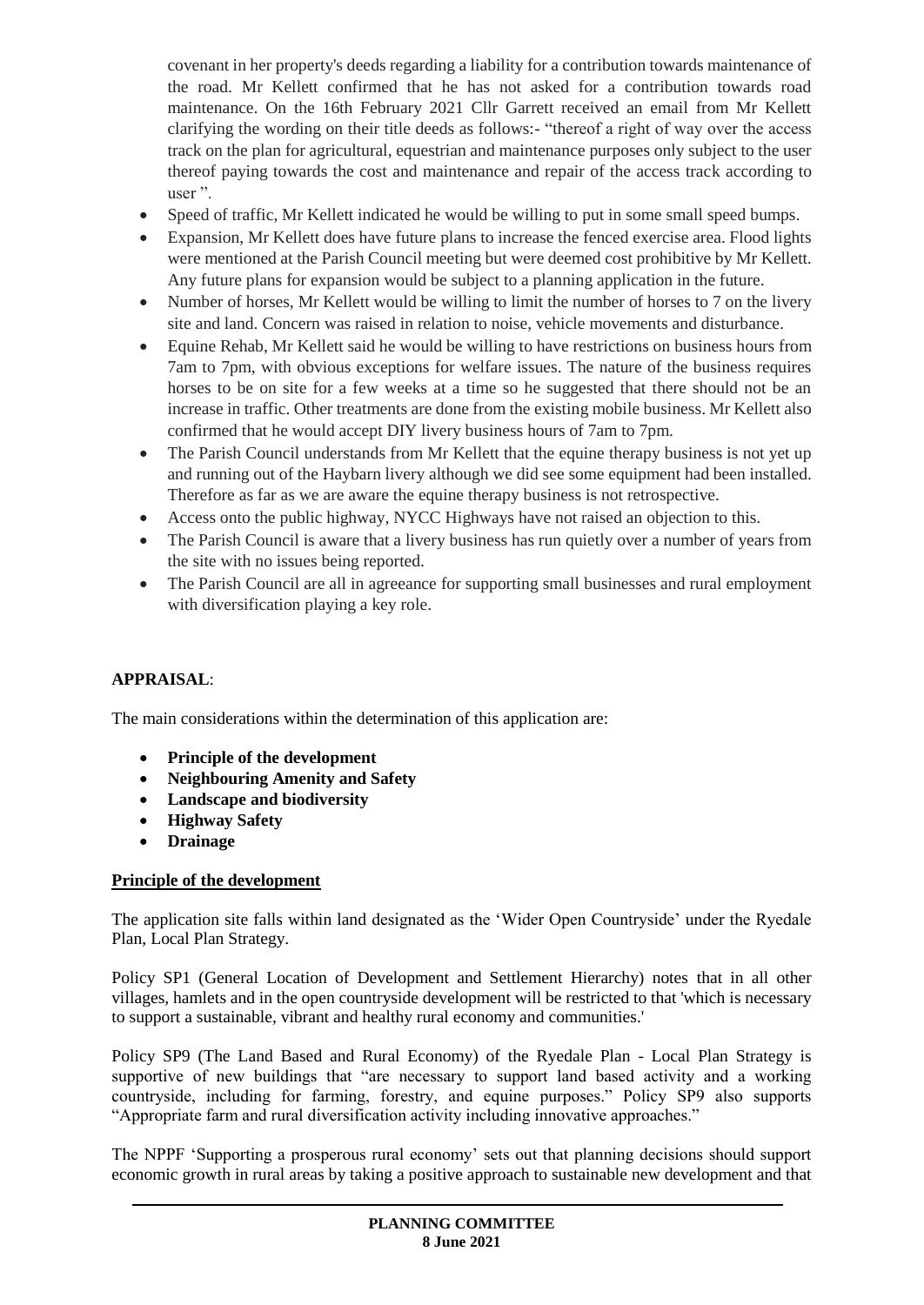plans should promote the development and diversification of agricultural and other land-based rural businesses.

The principle of the development including further operational development to support the development of an equine therapy business is therefore considered to be in accordance with Policies SP1 and SP9 of the Ryedale Plan, Local Plan Strategy.

#### **Neighbouring Amenity and Safety**

The site is in close proximity to three nearby dwellings- The Haybarn, The Granary and The Old Wheelhouse. The access to the application site from Barugh Lane is shared with these residential properties which are located to the south of the track and south east of the application site. Stables were originally approved (01/00981/FUL) at the application site for domestic purposes used in conjunction with the property known as The Haybarn. It is understood that whilst the application site/buildings and the dwelling remain in the applicant's ownership, the dwelling is now rented out separately from the application site/ stables.

The three residential properties have gardens situated to their northern elevations and therefore positioned abutting the access track. The gardens are set back from this track by varying distances of between approximately 17m and 25m. Of the three properties, The Granary is situated most westerly of the application site and therefore is in closest proximity to the main area of the application site. It appears that there would be a distance of approximately 8.3m between the south eastern corner of the stables and the nearest part of the domestic curtilage, with a distance of approximately 33m between this south eastern corner and the nearest part of the dwelling. It should be noted however, that the hardstanding that has been laid for parking at the application site immediately abuts the access road to the Granary and a section of the garden of that property.

The occupiers of each of these three properties have objected to the application for a range of reasons which include impact on their residential amenity. The occupier of the Granary – the closest property to the stable buildings and hardstanding did request that Officers experience the application site from three different locations within The Granary which included the woodland garden area to the north of the dwelling, the wildlife garden to the west which has trees, hedging, a pond and seating area used by the owners and is adjacent to the car park. The other area within The Granary that it was requested be viewed was the patio area to the south of the dwelling which it was felt could be viewed from the car park.

The effect of the proposal on the residential amenities of the occupants of these properties is a key consideration in the determination of the application. Notwithstanding the fact the applicant claims to have operated the site as a commercial livery since 2014, the proposal would entail the change of use and intensification of the site in comparison to its lawful private, domestic use. Issues relating to increased activity, noise, disturbance and odour are of particular relevance.

Activity associated with the access to the site as well as activity at the site has the potential for increase noise and disturbance. At present the use of the site is relatively low key with three horses present at the site on a part-livery basis and three horses owned by the current tenant/manager of the site. It is understood that the current manager sees to all horses at the site in the morning and individual owners tend to their own horses later in the day. The current way in which the site operates is therefore relatively low key, with circa one vehicle coming to the site in the morning and up to 4 later in the day. The proposed equine therapy business is intended to operate on a boarding basis and is anticipated to generate vehicle movements in the order of 12 movements per month.

In terms of the current operation at the site and the level and type of equine therapy proposed, the level of disturbance associated with access to the site is not unacceptable. It is considered that this activity is likely to be experienced more greatly by the occupiers of the Granary. This is the closest property to the site and is adjacent to the hardstanding used for parking. However, as noted, a level of activity exists with the lawful use of the site and surrounding agricultural land. The current activity at the site is not considered to result in a significant material difference to the activity which could occur as a result of lawful activity and use of the land and access track. Notwithstanding this point, the occupiers of the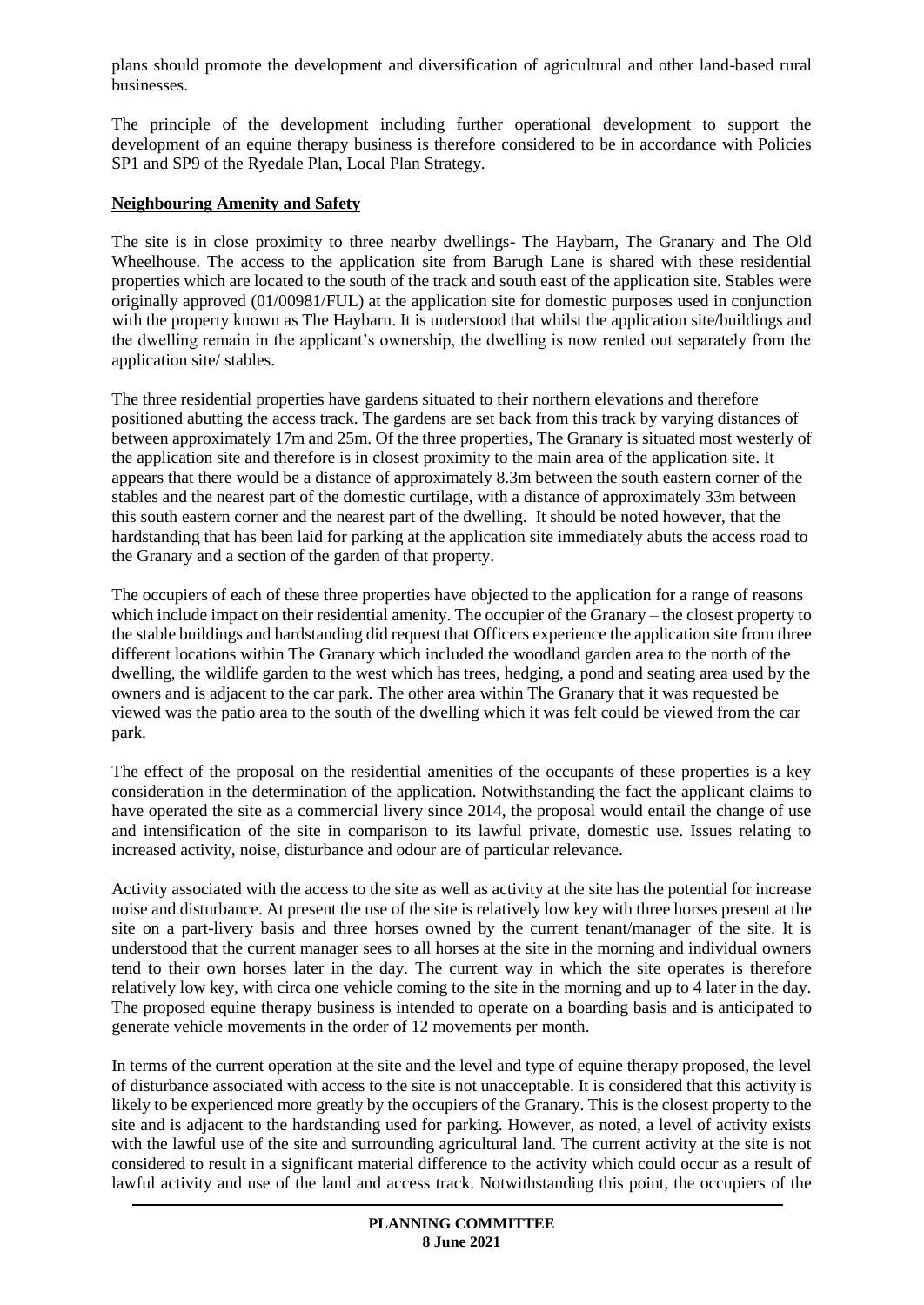Granary will be aware of increased activity at the site due to the juxtaposition of the hardstanding and their property and the inter-visibility between the two. In this respect, landscaping of the area of hardstanding would serve to reduce the impact associated with activity at the site. It is understood that the applicant has confirmed to the Parish Council that he would agree to the planting of a hedge around the hardstanding. This would also address concerns that the occupier of the Granary has in respect of a loss of visual amenity of their property. The landscaping of the hardstanding would help to mitigate the presence of the use on for the occupiers of the Granary.

It should be noted that the access has historically been used in an unrestricted manner by agricultural vehicles and would also have been used to access the authorised stables as part of the approved planning application (01/00981/FUL). The track is also used to serve the three dwellings and the vehicular movements associated with these, including visitors and deliveries is activity which is experienced, to varying degrees at present.

The close proximity of the main road to the east is also noted, which has a lawful speed limit of 60mph. Barugh Land itself is a source of traffic noise and activity which the existing properties currently experience – especially the occupants of Wheel house which is situated immediately adjacent to the road. However, it is not considered that the intensified use of this access as it currently exists would result in additional material harm to residential amenity and it is noted that vehicles using this would be doing so at slower speeds.

Both the applicant and current tenant/operator envisage up to 9 horses in total at the site. However, there is a clear difference in the way in which the site currently operates (and would operate with the equine therapy as proposed) and the activity which could take place if planning permission was granted with the description of the development proposed. In this respect, there would be nothing to prevent a total of nine horses being at livery on the site. Depending on the type of livery provided, this could result in more vehicles using the access track on a daily basis and being focussed at the site at weekends for example. Additionally, the nature of the equine therapy business at the site could change to include more trips to the site.

Officers have considered the use of a condition to limit the number of horses at livery at the site and the type of equine therapy provided, on the basis that it is these which have the potential to increase and intensify vehicular activity. It is considered that such conditions would be difficult to enforce and are unlikely to meet the necessary tests required as set out in paragraph 55 of the National Planning Policy Framework. In the absence of any ability to control these matters, there is a risk that development as proposed could result in an increased level of vehicular activity at the site.

Objectors to the application have also cited frequent trips by farriers, vets, delivery vehicles to the site in addition to the tenant and the owners of horses at livery. The current tenant has confirmed that farriers visit the site approximately six times per year and that vets are called as and when required. Hay and feed are also delivered by the owner of the site. Such trips are not considered to result in a material difference to the level of vehicular activity using the track.

Objectors to the application have also raised concern over odour from horse urine and manure. Officers have made a number of visits to the site, including one unannounced visit. On each occasion the site was tidy and well maintained. A trailer used for the storage and transportation of stable waste was in situ but no odour witnessed. The Council's Environmental Health Officers have confirmed no objection to the application but have requested that a written manure management procedure be put in place and submitted to the Planning Authority for approval.

Upon on request a manure management plan was submitted to the Planning Authority which is considered to be acceptable by the Council's Environmental Health Team. The plan is a detailed document which covers a range of aspects, including a manure management procedure for the stables. Manure will be stored in a trailer then when full transported to the Applicant's arable land where it will be held in accordance with Red Tractor Farm assurance procedures. The Plan also covers the removal of non-manure waste and outlines a complaints procedure.

It should be noted that the existing lawful use of the stables for domestic purposes is not subject to an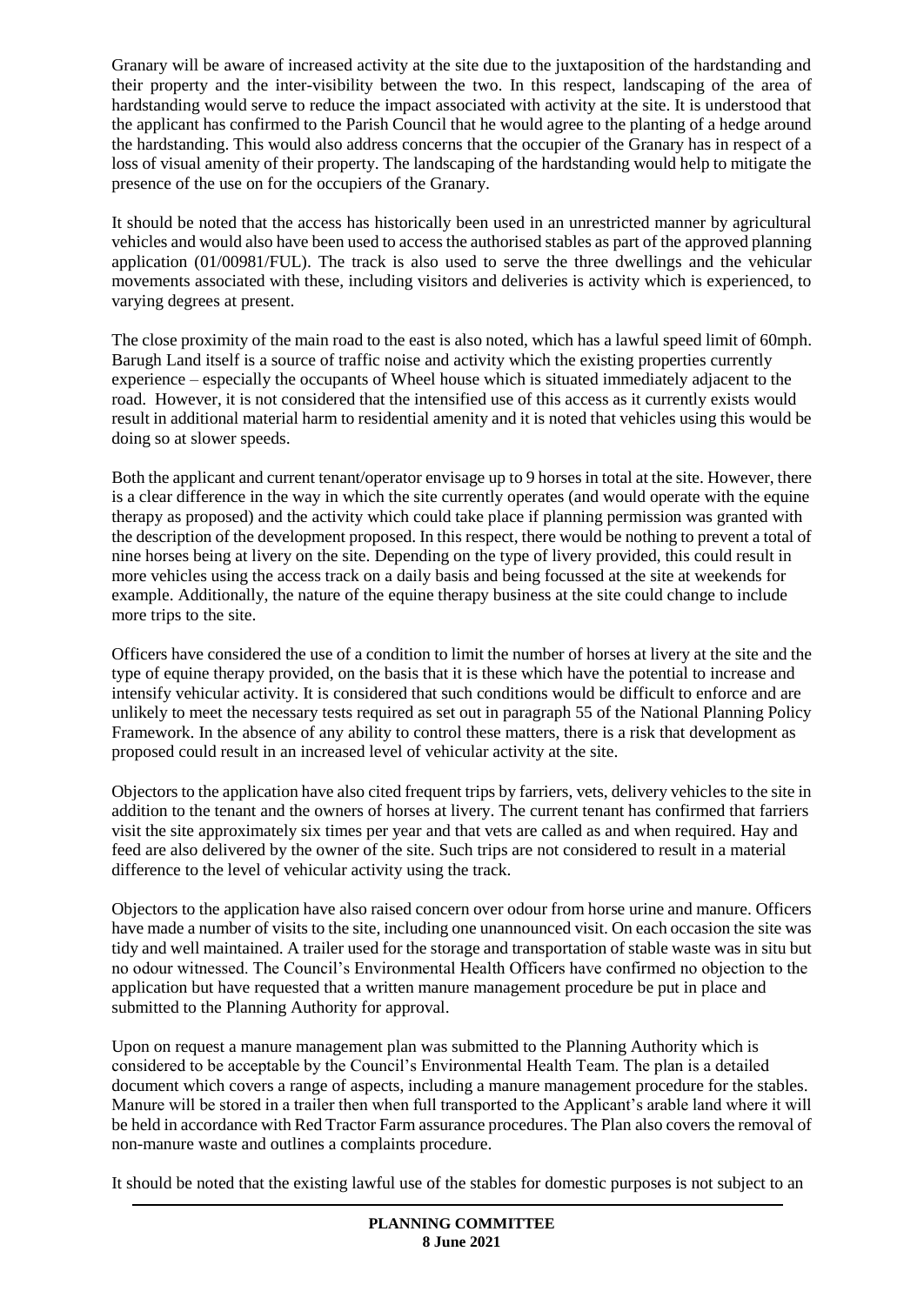agreed Manure Management Plan. In this respect, the application has the potential to provide some additional control at the site.

Objectors have also raised concerns about a reduction in privacy. Gardens to the dwellings face the access track (and the hardstanding in the case of the Granary) and there is some inter-visibility. However, as noted, the access track is shared and deliveries to each of the dwellings served by the track mean that these areas are not entirely private as it currently stands. Landscaping of the area of hardstanding would address any loss of privacy experienced by the occupiers of the Granary.

Objectors have also raised concerns in relation to safety, and the potential fire risk to other properties. Whilst this is acknowledged from a planning assessment, fire precaution matters would not be considered a planning material consideration.

#### **Landscape and biodiversity**

The site is situated within the Vale of Pickering on relatively flat terrain. Trees, field boundary hedging and intervening land serve to screen and/or soften views of the site from Barugh Lane and surrounding public vantage points. The buildings and structures on the site are set against the backdrop of a woodland belt and within the context of the adjacent building group. In this respect the development is not considered to represent a significant visual incursion in the countryside and would not result in an unacceptable change in the character of the rural landscape in this locality.

Concerns have been raised with regards to the impact the development has on trees and biodiversity. Accordingly as part of the application assessment comments on the application have been sought from the Council's Tree and Landscape Officer. In response the Officer highlighted that section 10 of the application was in-correct as it had been indicated that there are no trees on the land adjacent to the proposed development site when in fact there is a mature line of trees to the East of the application site and also there are a number of mature trees adjacent to south and east of the hardstanding area. As a result it was stated that:

*"Had the application been made prior to development we would have expected the applicant to provide details of the trees within influencing distance and consideration of the pontential impact of the development on the trees. As such, the works that would affect trees within influencing distance has already been done. It is understood that the construction of the additional stables was completed on 09.11.2015 and more recently the construction of the hardstanding area for parking and turning vehicles was completed on 05.11.2020. The horse walker, completed 29.02.2016 is in my view, beyond the zone influence of the trees."*

Concern was raised by the owner of The Old Wheelhouse via LRJ Planning Ltd acting on behalf of the owner that no details were provided of how the mature trees will be impacted on by the proximity of the stables and the potential future pressure for them to be felled or for works to be carried out as a result of their proximity. As a result a Tree Preservation Order (TPO) has been requested for the consideration of the Council's Tree and Landscaping Officer.

As part of the consultation response from the Tree and Landscape Officer it was noted that no details have been provided regarding the impact on the trees, that may result in pressure on the trees to be pruned or felled as a result of the development. The officer carried out a site visit and states in the response that:

*"On the basis of my site visit I found the trees to have reasonable health and form. There were some minor branches overhanging the applicant's boundary. These relatively small branches are not likely to be a problem at this time.* 

*Any remedial cutting back of branches is not considered to be significant and would not harm the amenity of the trees."*

In addition with regards to the trees and biodiversity the response provided by the officer states "*As I understand it, no trees have had to be felled as a result of the development. I can find no obvious loss of*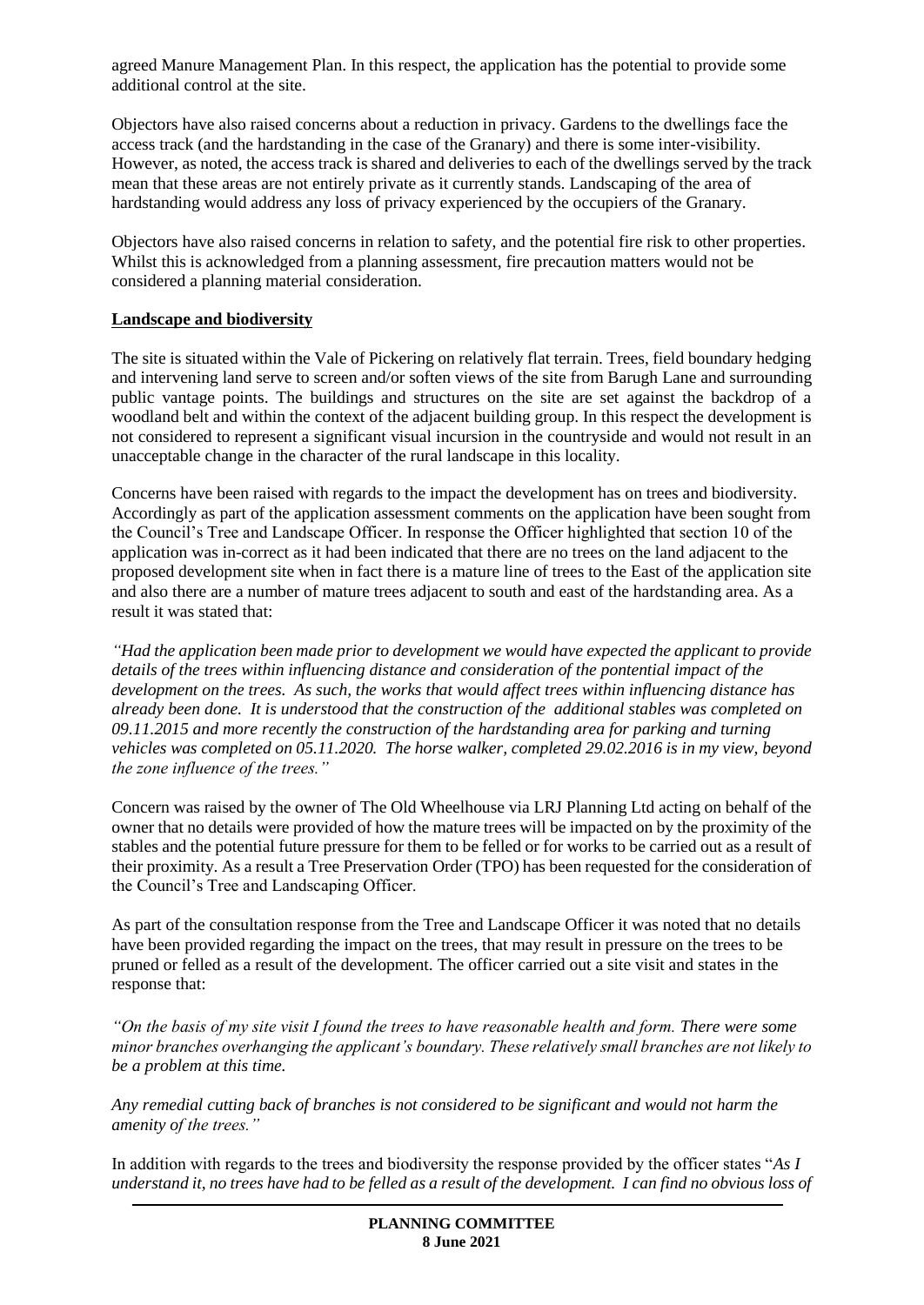*biodiversity as a result of the development. Nevertheless, ,* 

*Given that the foundations to the additional stables were made in 2015 any damage that may have occurred to the trees will already have occurred, and this would be evident with the canopy of the trees (manifesting as dead wood). There has been no pruning work to the trees to the east of the development following on from the laying of foundations to the stables which suggests that no significant harm has occurred to the roots of the trees.*

*Having considered the application and the information provided I confirm that I have no objections."*

# **Highway Safety**

As part of the application submission and the cover letter submitted the Agent states the following:

*"The traffic generation is a low-key operation, and results in average traffic generation of approximately 6 cars per day accessing the site.*

*The traffic generation is split into 3 cars on average each morning, and the 3 cars in the late afternoon or evening. Parking and turning provision is available on the site on the hardstanding area which also forms part of this applications.* 

*With regard to the equine therapy, a horse requiring therapy is delivered to the site for a period of around 2 weeks. The only traffic involved in this process is the delivery and collection of the horse in a horse box."*

As detailed earlier in this report further clarification was sought from the agent with regards to the equine therapy. In-terms of transport, the additional supporting statement informs that currently the site generates the tenant's vehicle, plus 3 client's cars per day. In addition to the livery off, the tenants are proposing to offer equine therapy. The supporting statements cites that this will be low-key and involve a maximum of 3 horses coming to the site for therapy for a 3 to 4 week period. As a result the extra offer will create around 6 additional vehicles (12 movements) per month for a horse box to deliver and collect horses in therapy.

North Yorkshire Highways have been consulted and have confirmed no objection to the proposed development in terms of access and highways safety.

Within the consultation response the comments cite that *"It is expected that the increase in vehicular activity will be relatively low for the proposed change of use. The existing access is sufficient to support the increase in vehicular activity to this site. In addition, there has been provision made to include additional parking amenity within the curtilage of the application site"*

# **Drainage**

In relation to surface water drainage, it is noted in the application form that the site drains to a soakaway. The Case Officer contacted the Agent to seek confirmation on this point who responded to advise that the drainage was installed when the stables were built and includes a soakaway which is located underneath the riding area and illustrated the location in a revised site location plan which can be viewed via Council's website under drawing number: IP/WK/03.

# **Other Matters**

It is acknowledged that a number of other aspects have been highlighted in the representations above.

Points have been raised in relation to animal welfare and whilst acknowledged, this is not a material planning consideration in the determination of this application.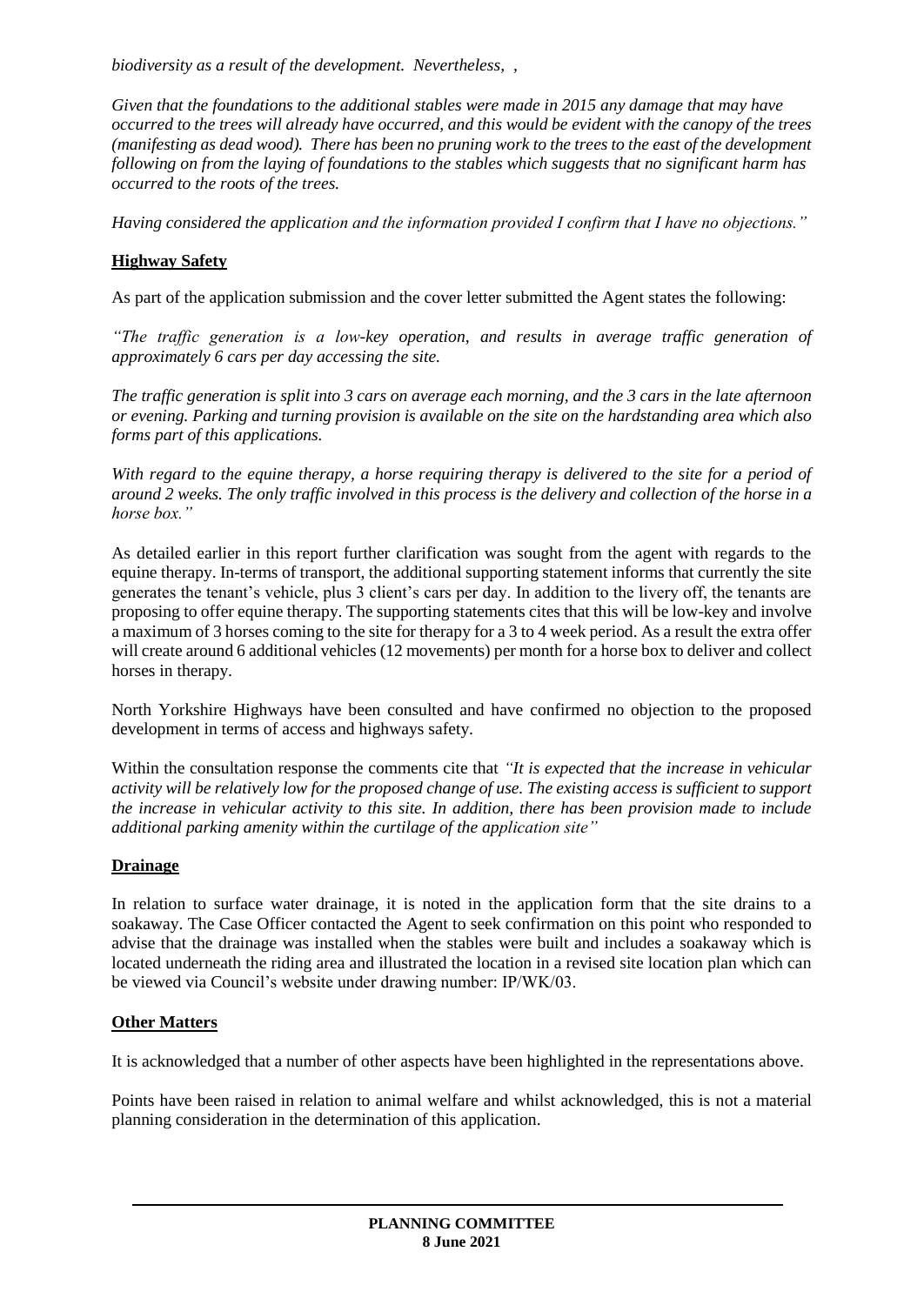# **Conclusion**

The principle of the development is in line with national and local planning policy and represents development that supports Ryedale's land- based, rural economy. In particular, the site currently provides a source of accommodation for a fledgling equine therapy business. Notwithstanding this, the site is in close proximity to residential properties and there is potential for increased activity within the scope of the permission sought. Whilst the level of activity arising from the current management and use of the site is considered to be acceptable in terms of its impact on the amenity of nearby residents, it is unclear how this may change as the equine therapy business becomes established. Therefore, on balance, it is considered that a temporary planning permission could be granted to allow the business to establish and operate. This would allow the full extent of the activity associated with the existing tenants to be known. A temporary permission would also provide scope for the proposed uses to be re assessed in the event that the existing tenants vacate the site and a different combination of livery/ therapy use with the potential for increased vehicular movements arises.

**RECOMMENDATION**: That a temporary planning permission is granted for a period of three years, subject to the following conditions:

1. The development herby permitted on a temporary basis for a period or three years shall be carried out in accordance with the following approved plan (s):

Location Plan dated Jan 21. DWG. NUMBER: IP/WK/01 Site Plan A1 dated April 21. DWG. NUMBER: IP/WK/03 Elevations A1 dated Jan 21. DWG. NUMBER: IP/WK/03. Stable Block Floor Plan dated May 21. DWG. NUMBER: IP/WK04

2. On the expiration of the three years from the date of the permission hereby granted the permitted use shall cease.

Reason: For the avoidance of doubt and in the interests of proper planning.

3. No external lighting shall be installed on site unless details of such lighting including the intensity of illumination have been first submitted to and approved in writing by the Local Planning Authority.

To ensure an appropriate appearance and to comply with the requirements of Policies SP16 and SP20 of the Ryedale Plan - Local Plan Strategy.

4. Unless otherwise agreed in writing with the Local Planning Authority, the development hereby approved shall be undertaken in accordance with the details submitted and approved in the Manure Management Statement.

Any proposed amendments to this agreed scheme shall require the prior written approval of the Local Planning Authority.

Reason: In the interest of residential amenity and in accordance with Policy SP20 of the Ryedale Plan, Local Plan Strategy.

5. Within 3 months of the temporary permission hereby permitted, details of proposed planting to provide additional screening to the development in the car parking area adjoining The Granary garden shall be submitted to the Local Planning Authority for approval in writing. All planting in the approved details of the landscaping scheme shall be carried out in first available planning season.